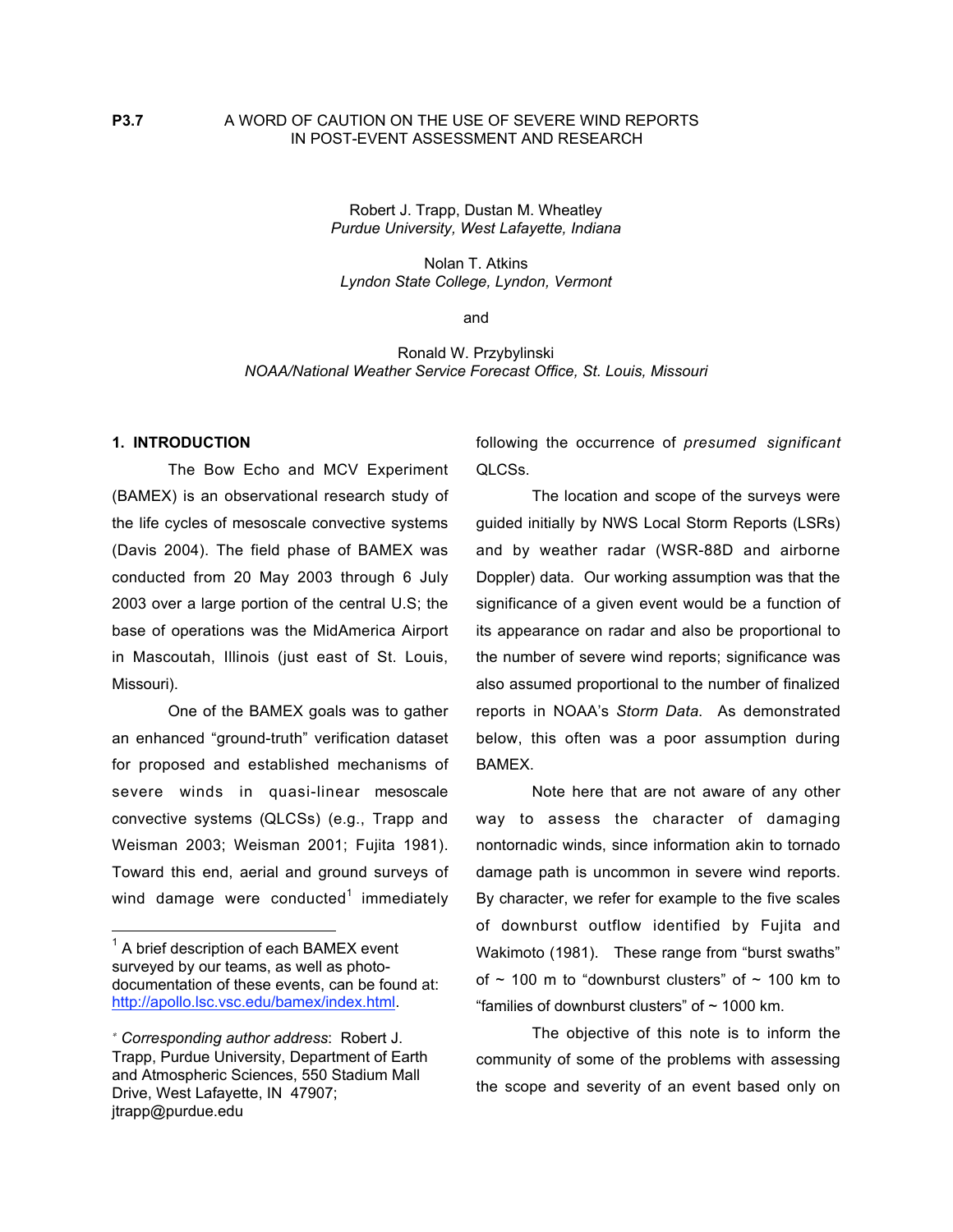severe wind reports in *Storm Data* (and initially in the LSRs). Such problems may have implications on severe wind "climatologies," hazard models, etc. Some recommendations are offered.

## **2. TWO EXAMPLES**

In the following two examples from BAMEX, we briefly compare our detailed survey analyses with the corresponding *Storm Data* severe wind reports. It is not our intent to criticize the warning and post-event operations of any forecast office or county emergency management office. Hence, the examples are described without geographic reference.

In the first, an intense cell bow echo (Lee et al. 1992; Klimowski et al. 2004) caused a 30-km long swath of *concentrated2* wind damage to trees, pivot irrigation systems, and some farm buildings, based on our ground and aerial surveys. We rated most of the damage F0 (Fujita 1981), though an embedded area of F1 damage was also found (Fig. 1).

In *Storm Data* (and in the LSRs), the event was represented by only two reports located near or at the eastern edge of the damage swath (Fig. 1). The narrative of one of these entries was at least helpful in its portrayal of the type of damage:

**High winds did extensive damage north of Town in eastern County. Several farmsteads sustained house, outbuilding, grain bin and tree damage. More than twenty**

# **irrigation systems were damaged or destroyed.**

Nonetheless, the information contained in this and the other report did not adequately depict the area and intensity of the damage. Indeed, one could easily conclude that this was a fairly isolated event.

In contrast, there were several instances during BAMEX in which large numbers of wind reports were listed in *Storm Data* (and initially in the LSRs) for events that we deemed less significant. One such example is shown in Fig. 2. The damage here was due to an extensive bow echo. The *Storm Data* wind reports would qualify this bow echo event as a low- or perhaps moderate-end derecho (see Coniglio and Stensrud 2004). Our surveys revealed only a few scattered areas of concentrated F0-F1 damage (see also Fujita 1981); we obviously could not verify severe wind gusts in absence of damage (see section 3) and we were not even able to verify the damage described in many of the reports (Fig. 2). The narratives of some of these reports were less helpful:

#### **Trees down.**

From our surveys, this could imply a few bent-over samplings or a large grove of snapped hardwood trees with  $\sim$  0.5-m diameters or something in between.

To summarize, the number (and density) of severe wind reports for these cases from BAMEX served as a poor characterization of the actual scope and magnitude of the surveyed damage. We have attempted to quantify this conclusion by comparing the number of *Storm Data* wind reports  $(N_{SD})$  to the total area of our surveyed F0 damage (*AF0*). The latter was estimated graphically after

 $2$  In this rural case, "concentrated" equates to some damage in nearly each of the 1mi  $\times$  1mi sections within the indicated damage swath.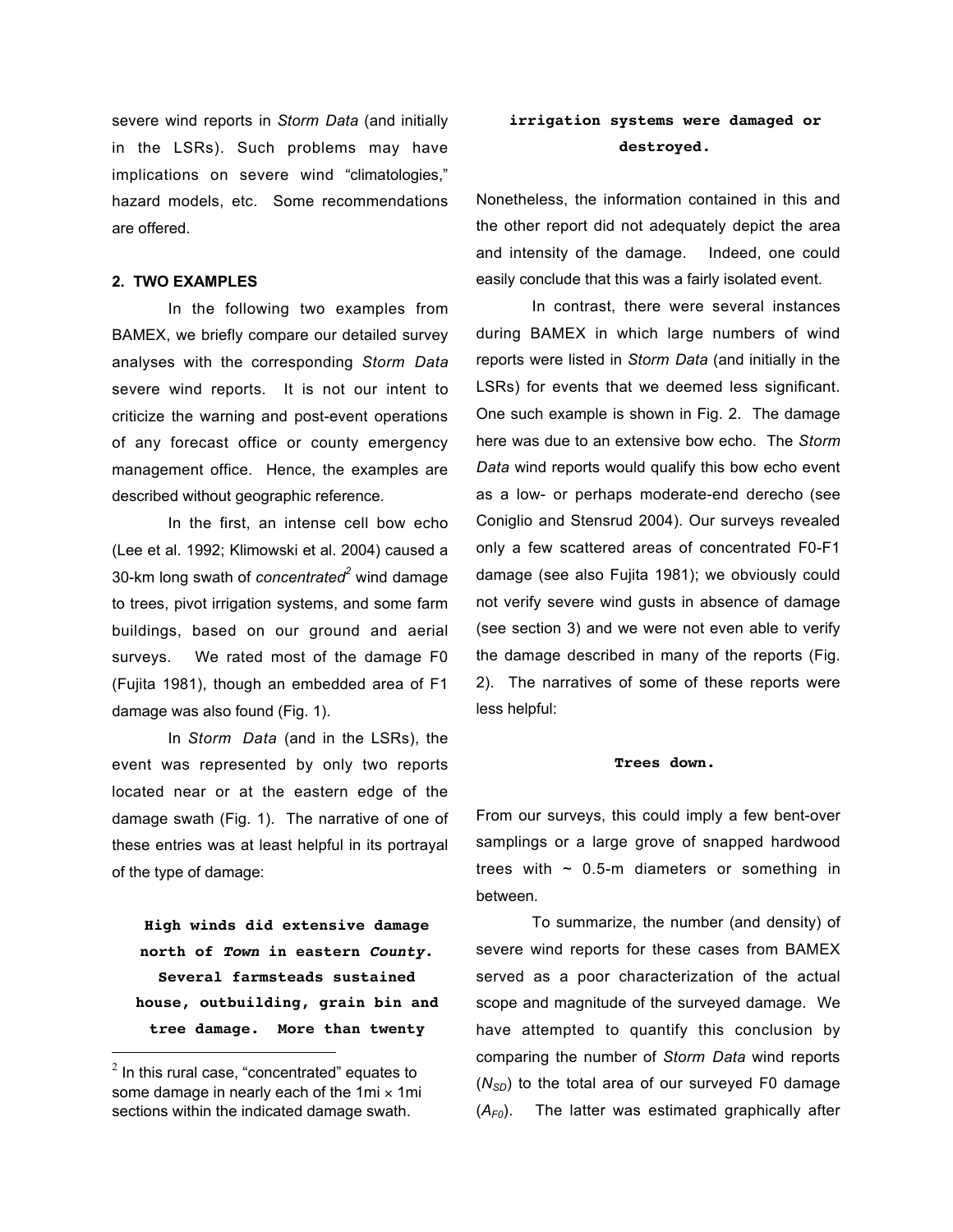digitizing the F0 contours, which enclose areas of concentrated damage. This ratio of *NSD*/ *AF0* is 2/130 km<sup>2</sup> = 0.015 km<sup>2</sup> for the first case. As could be anticipated using Figs. 1-2, the ratio is much larger for the second case:  $44/400$  km<sup>2</sup> = 0.11 km<sup>2</sup>. In the future, we will also account for the spatial distance between wind reports, and then consider a number of other BAMEX events.

## **3. DISCUSSION**

We are certainly not the first to raise concerns about reports of severe convective winds. Weiss and Vescio (1998), and more recently Weiss et al. (2002), have noted that the annual number of severe wind reports has increased substantially over the past twenty years. Besides better public education/awareness and an increase in population density, explanations for this increase can be attributed to the deployment of the WSR-88D network, enhancement of storm-spotter networks, and implementation of a national warning verification program (Weiss et al. 2002). These and the policy that a wind damage report must be accompanied by a wind gust report also help explain anomalous spikes in the numbers of severe wind gusts of 58 mph (50 kt), for example (Weiss et al. 2002). In absence of damage, most reported wind gusts presumably are estimated values. This is problematic since estimation of wind speed by a human observer is inherently difficult. In the same vein, assignment of a *single*, peak windspeed to damage to trees, non-engineered buildings, etc., is essentially arbitrary and fraught with potential errors.

These uncertainties as well as the report "misrepresentation" we described above can act to skew our basic understanding of the capacity of MCS types to do damage. In the preceding examples, the large bow echo (as viewed by a weather radar) would likely be perceived (incorrectly) as more intense than the small, cell bow echo.

Longer-term, climatological studies of severe convective wind events are also prone to severe wind reporting errors. Coniglio and Stensrud (2004) acknowledged this in their recent climatological study of U.S. derechos. There is no alternative to the *Storm Data* reports if a reasonable sample size is required, but both underestimates and overestimates should be expected. Finally, models of convective wind hazard suffer from the reporting errors. Unfortunately, we cannot at this time offer a means to predict the effect of these errors.

## **4. RECOMMENDATIONS**

In an ideal world with unlimited resources, our recommendation would be that a post-event damage survey be conducted for all convective wind events associated with a preliminary report of severe wind damage. This would ensure an accurate assessment of the significance of each event, and in turn ensure accurate historical records, climatologies, hazard models, etc. A case for a similar action for tornadoes, hail, and other damaging weather could be made as well. We of course acknowledge that this as an unrealistic recommendation, knowing all too well the time and personnel required for a detailed survey of an extensive bow echo event.

It is appropriate to recommend, however, that damage surveys become an integrated part of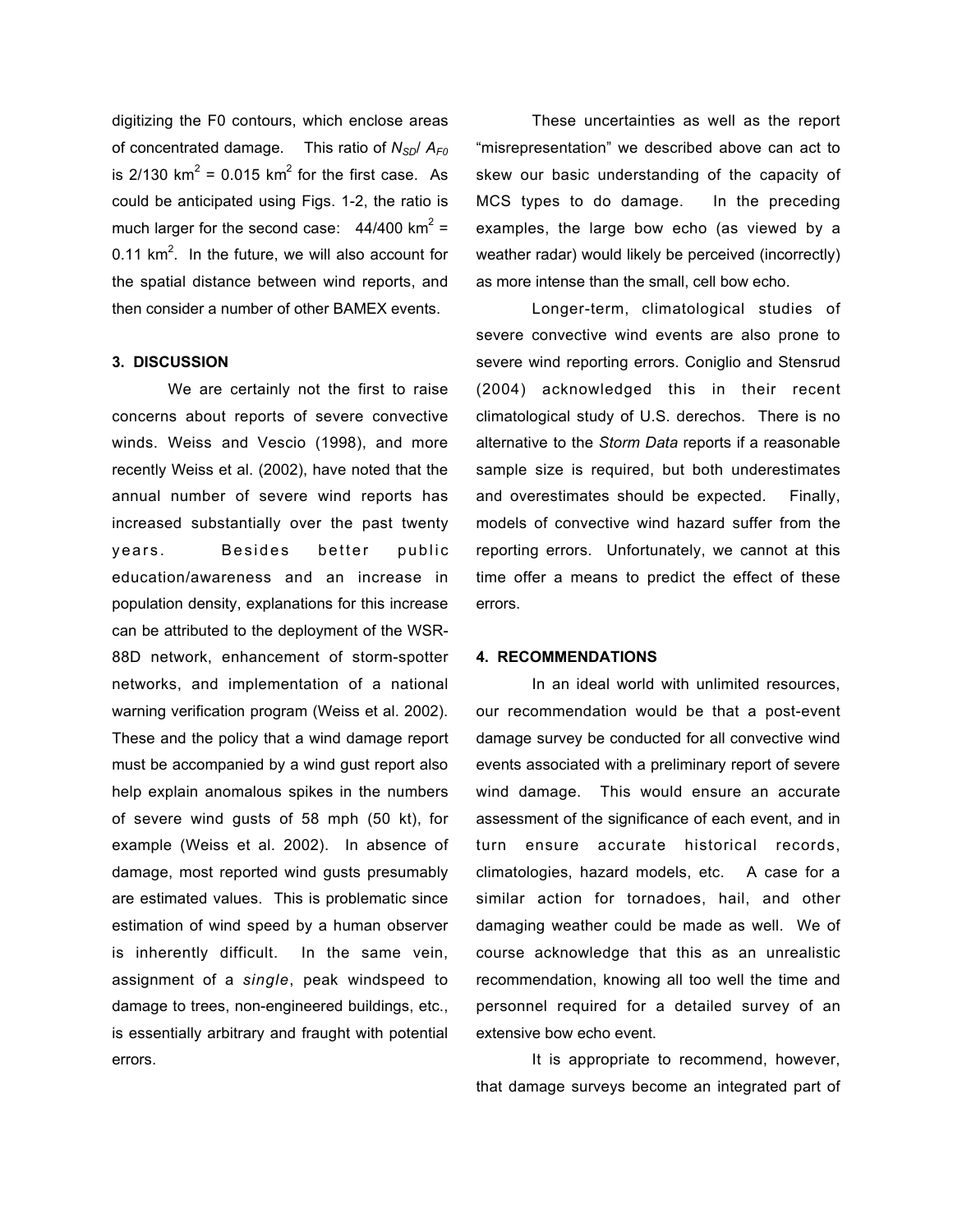future field programs of severe and hazardous weather phenomena. The surveys should include NWS personnel whenever possible. The survey data should be shared immediately with relevant NWS and emergency management offices. In retrospect, we did not do this well during BAMEX, although we did not have the personnel to do this efficiently.

Outside of surveys, other steps can be taken to improve the severe wind reports. We echo Weiss and Vescio's (1998) recommendation that it be stated explicitly in *Storm Data* whether a reported wind gust was measured or estimated. Strictly speaking, this is already enabled in the *Storm Data* system<sup>3</sup>: high wind entries must now also include whether the gust (peak 5-sec averaged wind speed) was estimated (by damage) or measured (by known calibrated anemometers). Nonetheless, guidance still needs to be offered on how to interpret the rather specific "estimates" that continue to appear in the publication. For example, a brief perusal of the February 2004 issue shows estimated gusts ranging from 50, 51, 52, 53, 56, 61, 67, 70, and 97 kt.

We suggest that precise locations be sought always from storm spotters, law enforcement officials, etc., and then that these be translated into descriptive wording in the narratives. Good examples of this from past *Storm Data* entries include estimates of tree size (in terms of diameter and height, rather than "large" or "tall"), exact location of damage (e.g., "near the intersection of County Road 100W and

County Road 900N," instead of "2 miles north of *Town*," which can be rather vague in rural areas), and an approximate area over which damage occurred (number of city blocks if urban, number of square miles if rural); an integration of GIS and GPS capabilities into *Storm Data* could help in this regard. Additional descriptors akin to tornado path length and path width could be useful, although a "path" per se is more illusive and difficult to define for since some severe wind reports can be associated with distinct cells as well as large convective systems. Moreover, our experience suggests that typical severe convective systems tend not to damage or "blow down" everything they encounter (Fujita 1981).

Finally, we recommend that separate reports be listed if individual damage sites (e.g., a farmstead) are separated by some distance (e.g., 5- 10 km), particularly if damage appears to be significant. A panel to discuss these and other ways of improving severe wind reporting seems warranted.

*Acknowledgments.* NSF ATM-0233344 (RJT and DW) and ATM-0233178 (NTA).

## **REFERENCES**

- Coniglio, M. C., and D. J. Stensrud, 2004: Interpreting the climatology of derechos. *Wea. Forecasting*, **19**, 595-605.
- Davis, C., and co-authors, 2004: The Bow Echo And MCV Experiment (BAMEX): Observations and Opportunities. *Bull. Amer. Meteor. Soc.*, **XX**, xxx-xxx (in press).
- Fujita, T. T., 1981: Tornadoes and downbursts in the context of generalized planetary scales. *J. Atmos. Sci.*, **38**, 1511-1534.

3 As of this writing, these qualifiers do not appear in NCDC's Storm Events online, which is derived from the same relational database as is *Storm Data*.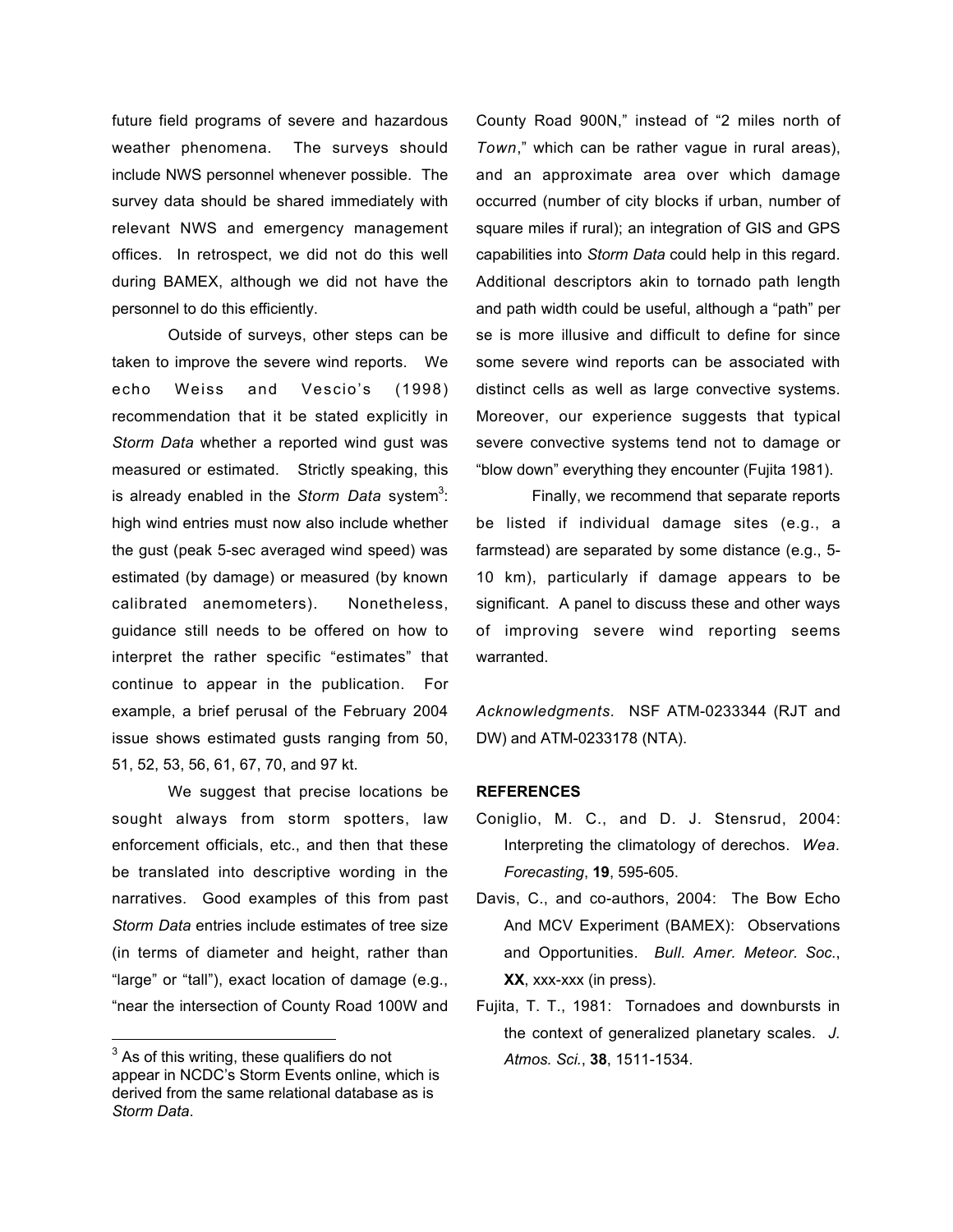- Fujita, T. T., and R. M. Wakimoto, 1981: Five scales of airflow associated with a series of downbursts on 16 July 1980. *Mon. Wea. Rev.*, **109**, 1438-1456.
- Klimowski, B. A., M. R. Hjelmfelt, M. J. Bunkers, 2004: Radar observations of the early evolution of bow echoes. *Wea. Forecasting*, **XX**, xxx-xxx (in press).
- Lee, W.-C., R. M. Wakimoto, and R. E. Carbone, 1992: The evolution and structure of a "bow-echo-microburst" event. Part II: The bow echo. *Mon. Wea. Rev.*, **120**, 2211- 2225.
- Trapp, R. J., and M. L. Weisman, 2003: Low-Level Mesovortices within Squall Lines and

Bow Echoes. Part II: Their Genesis and Implications. *Mon. Wea. Rev.,* **131**, 2804–2823.

- Weisman, M. L., 2001: Bow Echoes: A tribute to T.T. Fujita. *Bull. Amer. Meteor. Soc.*, **82**, 97-116.
- Weiss, S. J., and M. D. Vescio, 1998: Severe local storm climatology 1955-1996: Analysis of reporting trends and implications for NWS operations. *Preprints*, 18<sup>th</sup> Conf. on Severe Local Storms, Minneapolis, MN, Amer. Meteor. Soc., 536-539.
- Weiss, S. J., J. A. Hart, and P. R. Janish, 2002: An examination of severe thunderstorm wind report climatology: 1970-1999. Preprints, 21<sup>st</sup> Conf. on Severe Local Storms, San Antonio, TX, Amer. Meteor. Soc., 446-449.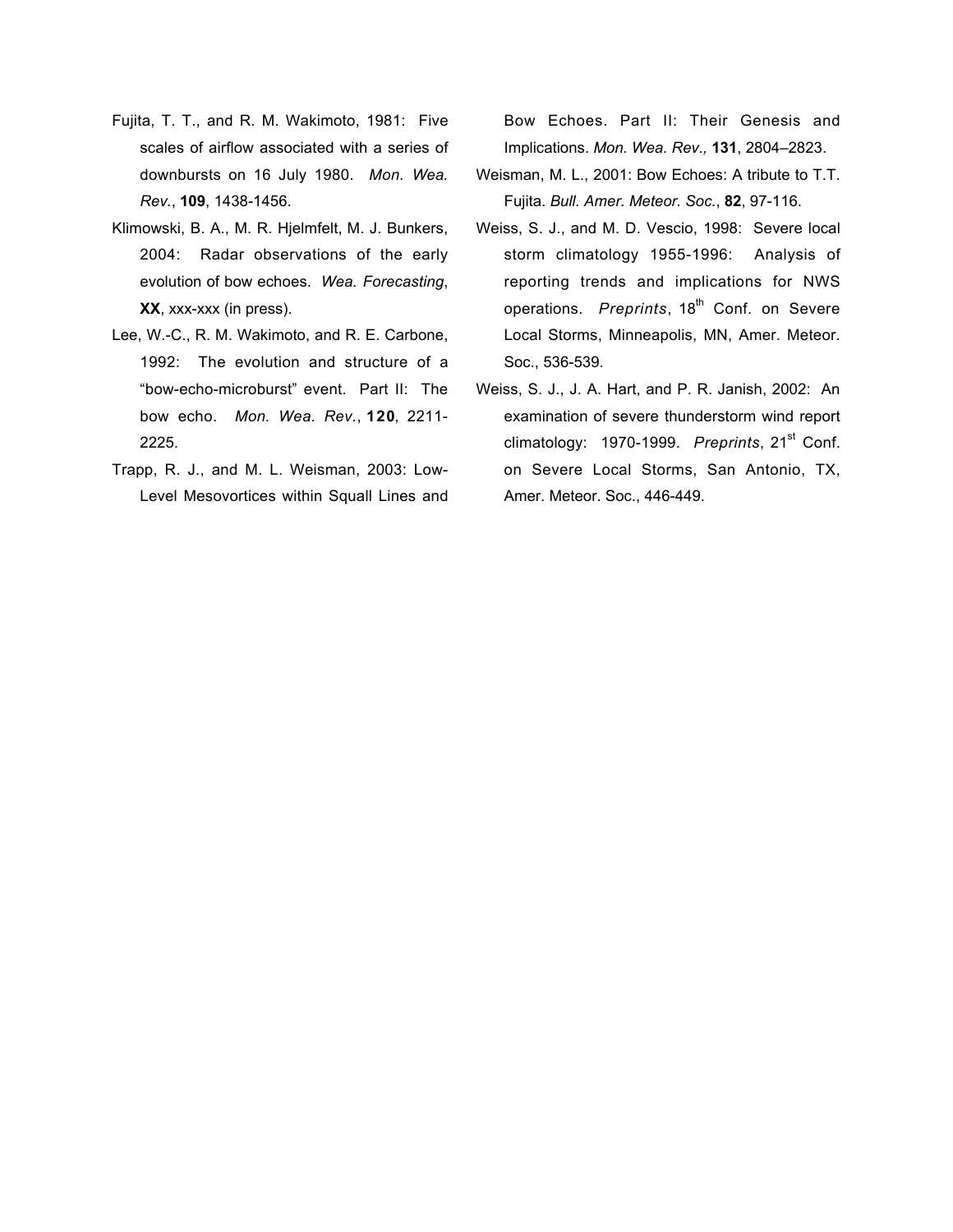

FIG. 1. Survey of damage from BAMEX event. Blue dots show locations of *Storm Data* reports.